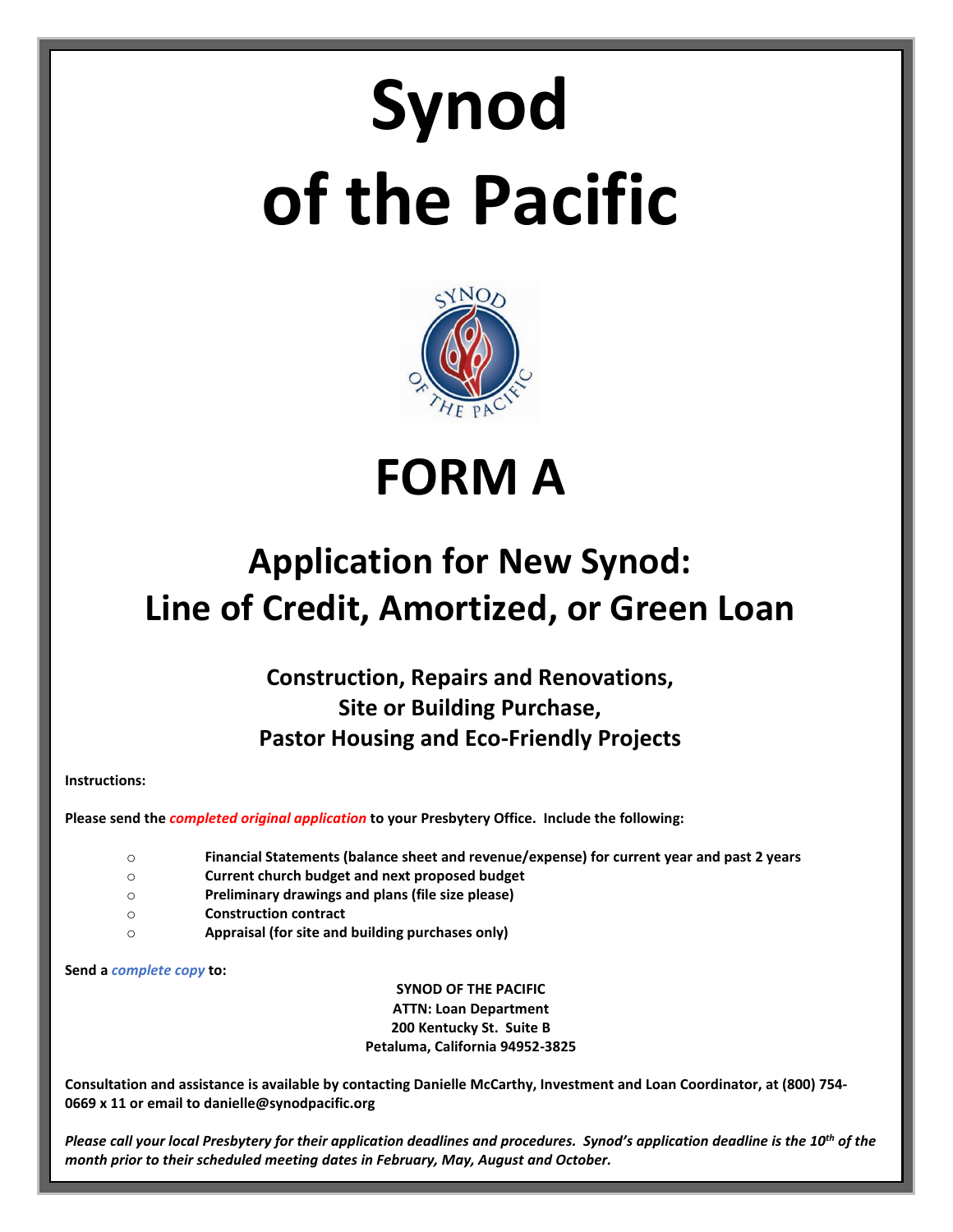*SYNOD OF THE PACIFIC*

## **FORM A**

**APPLICATION FOR SYNOD LOAN**

 **Line of Credit Amortized Green Loan**

#### **Section A: General Information**

| Date Church was organized _______________________Church was formerly known as ________________________________ |              |                                             |                         |  |
|----------------------------------------------------------------------------------------------------------------|--------------|---------------------------------------------|-------------------------|--|
|                                                                                                                |              |                                             |                         |  |
|                                                                                                                |              |                                             |                         |  |
|                                                                                                                |              |                                             |                         |  |
|                                                                                                                |              |                                             |                         |  |
| (Authorized Draw List can be revised at any time by Clerk of Session on Church Letterhead)                     |              |                                             |                         |  |
| Type of Church: (check all applicable categories)                                                              |              |                                             |                         |  |
| $\Box$ New Church Development                                                                                  | $\Box$ Urban | $\square$ Suburban                          | $\Box$ Non-metropolitan |  |
| $\Box$ Native American                                                                                         |              | $\Box$ Asian $\Box$ Black                   | $\Box$ Caucasian        |  |
| $\Box$ Hispanic                                                                                                |              |                                             |                         |  |
|                                                                                                                |              | Section B: Information about your Community |                         |  |
|                                                                                                                |              |                                             |                         |  |
|                                                                                                                |              |                                             |                         |  |
|                                                                                                                |              |                                             |                         |  |
| Approximate price of average home \$                                                                           |              |                                             |                         |  |
| Synod of the Pacific Form A                                                                                    |              | Page 1                                      | Revised March 2022      |  |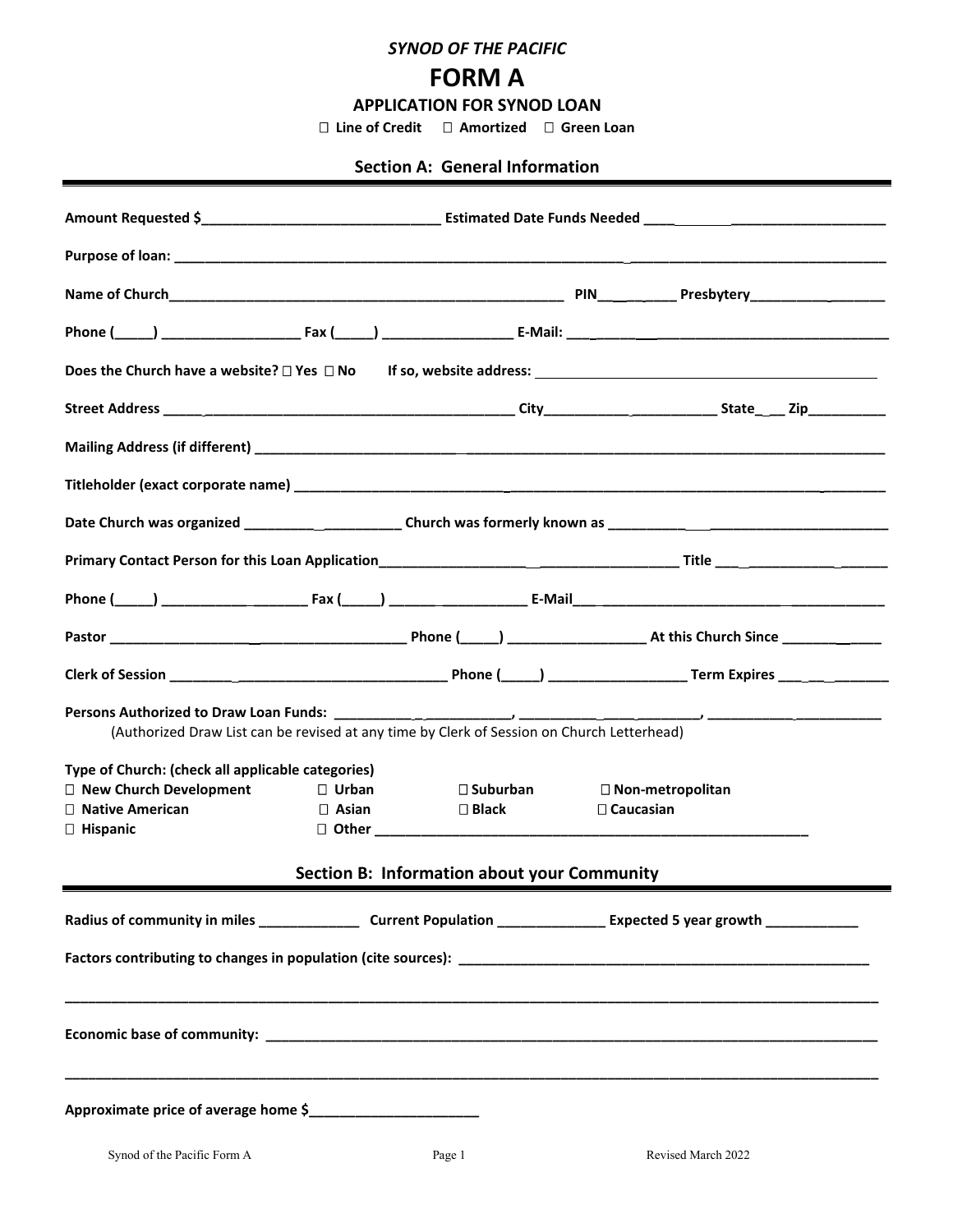| Three churches closest to yours: |                               |                                  |
|----------------------------------|-------------------------------|----------------------------------|
| <b>Denomination</b>              | <b>Approximate Membership</b> | <b>Distance from your Church</b> |
|                                  |                               |                                  |
|                                  |                               |                                  |
|                                  |                               |                                  |
|                                  |                               |                                  |

### **Section C: Church Statistical Information**

**Communicant church membership (past five years):**

| Average Attendance at Sunday Worship Service(s) (past five years):<br>Resident family membership units (number of pledging units)<br>Annual membership mobility rate (approximate) __________%<br>Approximate Membership by Age: ________ % under 45 yrs. _______ % 45 to 65 yrs. _______ % over 65 yrs<br>Approximate average family income in congregation \$<br>Please explain any significant changes in Church Statistical Information expected as a result of this project: ___________ |  |  |  |
|-----------------------------------------------------------------------------------------------------------------------------------------------------------------------------------------------------------------------------------------------------------------------------------------------------------------------------------------------------------------------------------------------------------------------------------------------------------------------------------------------|--|--|--|
|                                                                                                                                                                                                                                                                                                                                                                                                                                                                                               |  |  |  |
|                                                                                                                                                                                                                                                                                                                                                                                                                                                                                               |  |  |  |
|                                                                                                                                                                                                                                                                                                                                                                                                                                                                                               |  |  |  |
|                                                                                                                                                                                                                                                                                                                                                                                                                                                                                               |  |  |  |
|                                                                                                                                                                                                                                                                                                                                                                                                                                                                                               |  |  |  |
|                                                                                                                                                                                                                                                                                                                                                                                                                                                                                               |  |  |  |
|                                                                                                                                                                                                                                                                                                                                                                                                                                                                                               |  |  |  |
|                                                                                                                                                                                                                                                                                                                                                                                                                                                                                               |  |  |  |
|                                                                                                                                                                                                                                                                                                                                                                                                                                                                                               |  |  |  |
|                                                                                                                                                                                                                                                                                                                                                                                                                                                                                               |  |  |  |
|                                                                                                                                                                                                                                                                                                                                                                                                                                                                                               |  |  |  |
|                                                                                                                                                                                                                                                                                                                                                                                                                                                                                               |  |  |  |
|                                                                                                                                                                                                                                                                                                                                                                                                                                                                                               |  |  |  |

| <b>Building Fund Campaign:</b>                                                                |                                                                                                                       |         |  |  |
|-----------------------------------------------------------------------------------------------|-----------------------------------------------------------------------------------------------------------------------|---------|--|--|
|                                                                                               | Total amount pledged \$ _________________________________Campaign pledge period from ______________ to ______________ | (dates) |  |  |
| Number of Families Pledging __________________                                                | Average pledge per family \$ _________________________                                                                |         |  |  |
|                                                                                               | Campaign directed by Church Financial Campaign Service of PC (USA)? □ Yes □ No If no, provide copy of contract.       |         |  |  |
| Are future Campaigns planned? $\square$ Yes $\square$ No If yes: from ________ to________ and | from to                                                                                                               |         |  |  |

**\_\_\_\_\_\_\_\_\_\_\_\_\_\_\_\_\_\_\_\_\_\_\_\_\_\_\_\_\_\_\_\_\_\_\_\_\_\_\_\_\_\_\_\_\_\_\_\_\_\_\_\_\_\_\_\_\_\_\_\_\_\_\_\_\_\_\_\_\_\_\_\_\_\_\_\_\_\_\_\_\_\_\_\_\_\_\_\_\_\_\_\_\_\_\_\_\_\_\_\_\_\_\_\_\_**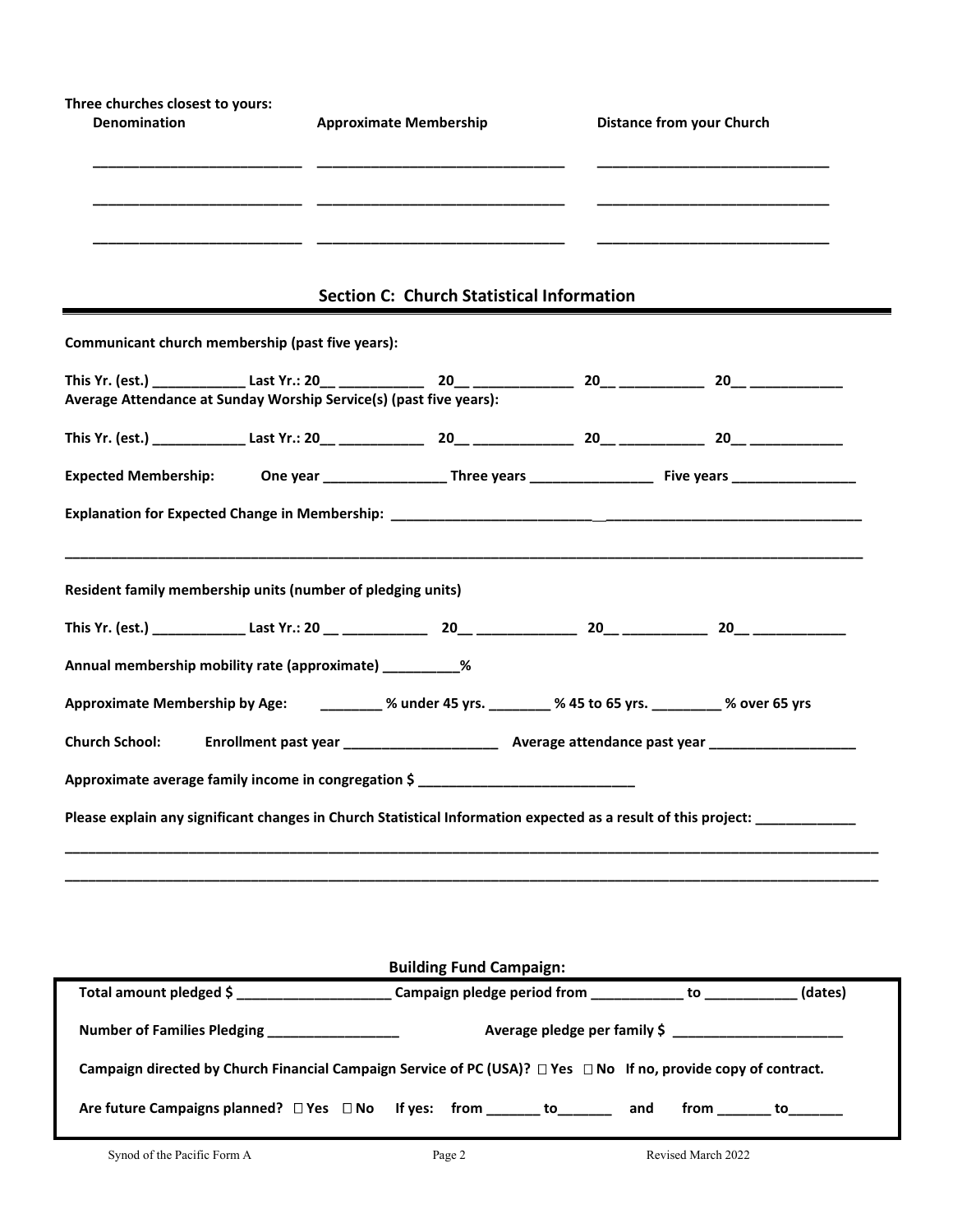|            | $\sim$ perasm.g = aages (exeraces wanted                  | ъ.                   |                                |    |                   |    |
|------------|-----------------------------------------------------------|----------------------|--------------------------------|----|-------------------|----|
|            |                                                           | This Yr.<br>(Budget) | Last Yr.<br>$20$ <sub>__</sub> | 20 | $20$ <sub>—</sub> | 20 |
|            | <b>General Operating Revenue:</b>                         |                      |                                |    |                   |    |
| IA         | Pledged Revenue                                           |                      |                                |    |                   |    |
| <b>I</b> B | Non-Pledged Revenue                                       |                      |                                |    |                   |    |
|            | Operating Revenue from other sources                      |                      |                                |    |                   |    |
|            | <b>Total General Operating Revenue:</b> *<br>$(A+B+C)$    |                      |                                |    |                   |    |
|            | <b>Total General Operating Expenses:</b>                  |                      |                                |    |                   |    |
|            | <b>General Operating Surplus or Deficit:</b><br>$(D - E)$ |                      |                                |    |                   |    |

#### **Operating Budget (excludes building funds and affiliated operations such as pre-school)**

**\* Use this number in Section E (Mission Giving), row A.**

| <b>Borrowing:</b>                                                                                      |                   |                              |                                 |                         |         |                  |
|--------------------------------------------------------------------------------------------------------|-------------------|------------------------------|---------------------------------|-------------------------|---------|------------------|
| <b>Existing Loans</b><br>(Include all debt to banks, Synod, G.A.,<br>Presbytery, church members, etc.) | <b>Collateral</b> | <b>Note</b><br><b>Amount</b> | <b>Unpaid</b><br><b>Balance</b> | <b>Maturity</b><br>Date | Payment | Interest<br>Rate |
|                                                                                                        |                   |                              |                                 |                         |         |                  |
|                                                                                                        |                   |                              |                                 |                         |         |                  |
|                                                                                                        |                   |                              |                                 |                         |         |                  |
| <b>Projected New Loans</b>                                                                             |                   |                              |                                 |                         |         |                  |
| Synod Loan                                                                                             |                   |                              | N/A                             |                         |         |                  |
|                                                                                                        |                   |                              | N/A                             |                         |         |                  |
|                                                                                                        |                   |                              | N/A                             |                         |         |                  |

**\_\_\_\_\_\_\_\_\_\_\_\_\_\_\_\_\_\_\_\_\_\_\_\_\_\_\_\_\_\_\_\_\_\_\_\_\_\_\_\_\_\_\_\_\_\_\_\_\_\_\_\_\_\_\_\_\_\_\_\_\_\_\_\_\_\_\_\_\_\_\_\_\_\_\_\_\_\_\_\_\_\_\_\_\_\_\_\_\_\_\_\_\_\_\_\_\_\_\_\_\_\_\_\_\_ \_\_\_\_\_\_\_\_\_\_\_\_\_\_\_\_\_\_\_\_\_\_\_\_\_\_\_\_\_\_\_\_\_\_\_\_\_\_\_\_\_\_\_\_\_\_\_\_\_\_\_\_\_\_\_\_\_\_\_\_\_\_\_\_\_\_\_\_\_\_\_\_\_\_\_\_\_\_\_\_\_\_\_\_\_\_\_\_** 

#### **Please explain any differences between the above financial summary and the financial statements provided: \_\_\_\_\_\_\_\_\_\_\_\_\_**

٠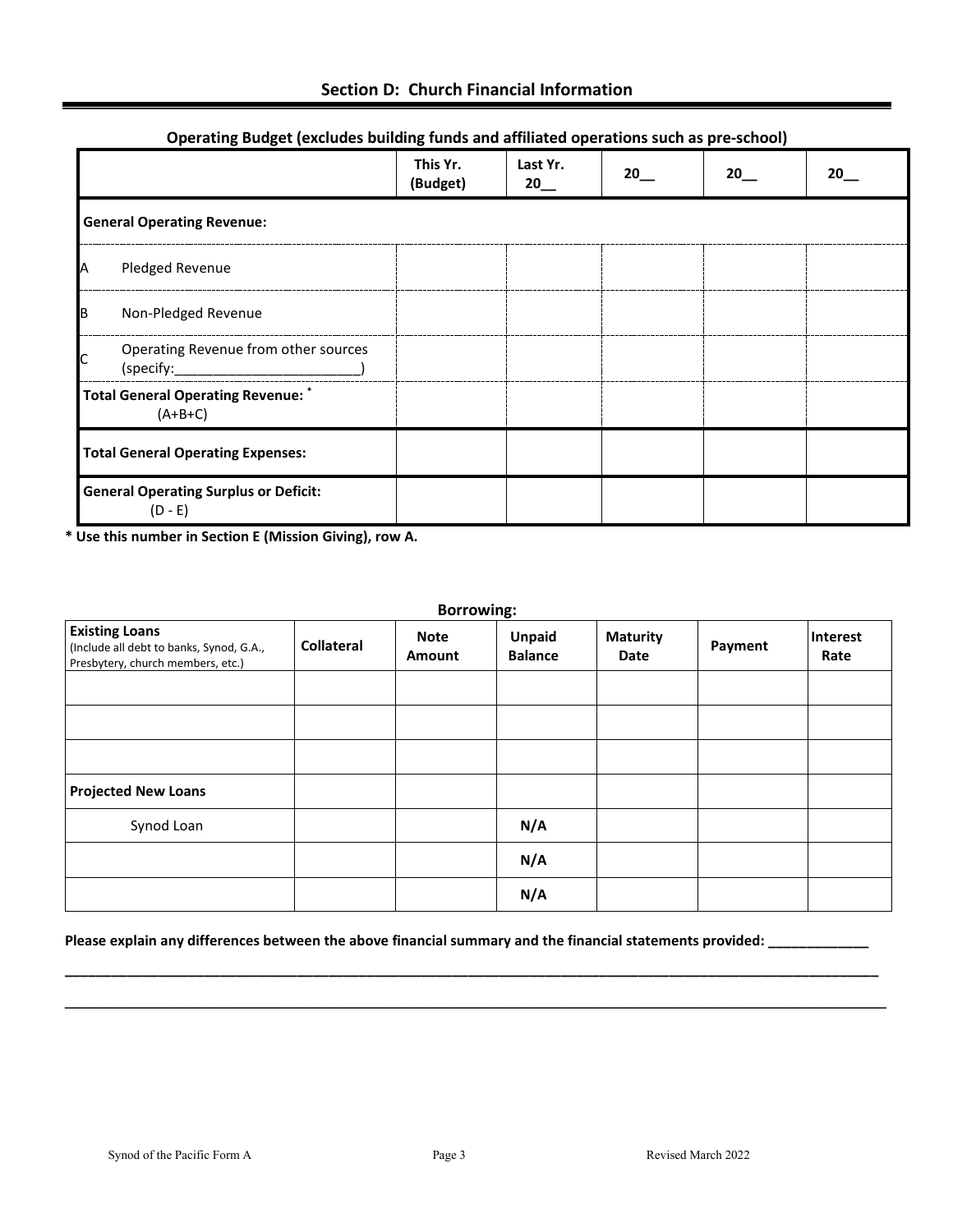#### **Section E: Mission Giving**

|                                                                          | This Yr.<br>(Budget) | Last Yr.<br>20 | 20 | 20 <sub>2</sub> | 20 |
|--------------------------------------------------------------------------|----------------------|----------------|----|-----------------|----|
| A Total General Operating Revenue <sup>*</sup>                           |                      |                |    |                 |    |
| <b>B</b><br>Per Capita Expense                                           |                      |                |    |                 |    |
| C<br>GA/Synod/Presbytery Pledged Giving                                  |                      |                |    |                 |    |
| Special Offerings (OGHS, Pentecost,<br>ID<br>Christmas/Joy, Peacemaking) |                      |                |    |                 |    |
| <b>E Total Qualifying Mission Giving</b><br>$(B+C+D)$                    |                      |                |    |                 |    |
| % Mission Giving to Revenue**<br>$(E \div A)$                            | %                    | %              | %  | %               | %  |

**\* From Section D (Budget Info), Row D**

**\*\* Interest Rate Discounts of up to 0.75% are available based on your most recent full year's Mission Giving Percentage. (0.75% discount at or above 10.0% giving; 0.50% discount from 7.0% to 9.9%; 0.25% discount from 5.0% to 6.9%.) Please consult with Synod staff for exact qualifications and calculations to determine what interest rate you will qualify for.**

#### **Section F: Mission Strategy Statement**

**On a separate paper, describe the congregation's Mission Design or Mission Strategy for the next twelve months, including** 

**specific goals and objectives. Describe how the proposed project will facilitate implementation of these goals and objectives.** 

#### **Section G: Project Financial Plan**

| <b>COLLATERAL (to secure loan)</b>                                               |        |                    |  |  |
|----------------------------------------------------------------------------------|--------|--------------------|--|--|
|                                                                                  |        | Total Value: \$    |  |  |
| Other Church Owned Property Value \$                                             |        |                    |  |  |
|                                                                                  |        |                    |  |  |
|                                                                                  |        |                    |  |  |
|                                                                                  |        |                    |  |  |
| Other Collateral, (i.e. endowment fund, etc.): _________________________________ |        |                    |  |  |
| Synod of the Pacific Form A                                                      | Page 4 | Revised March 2022 |  |  |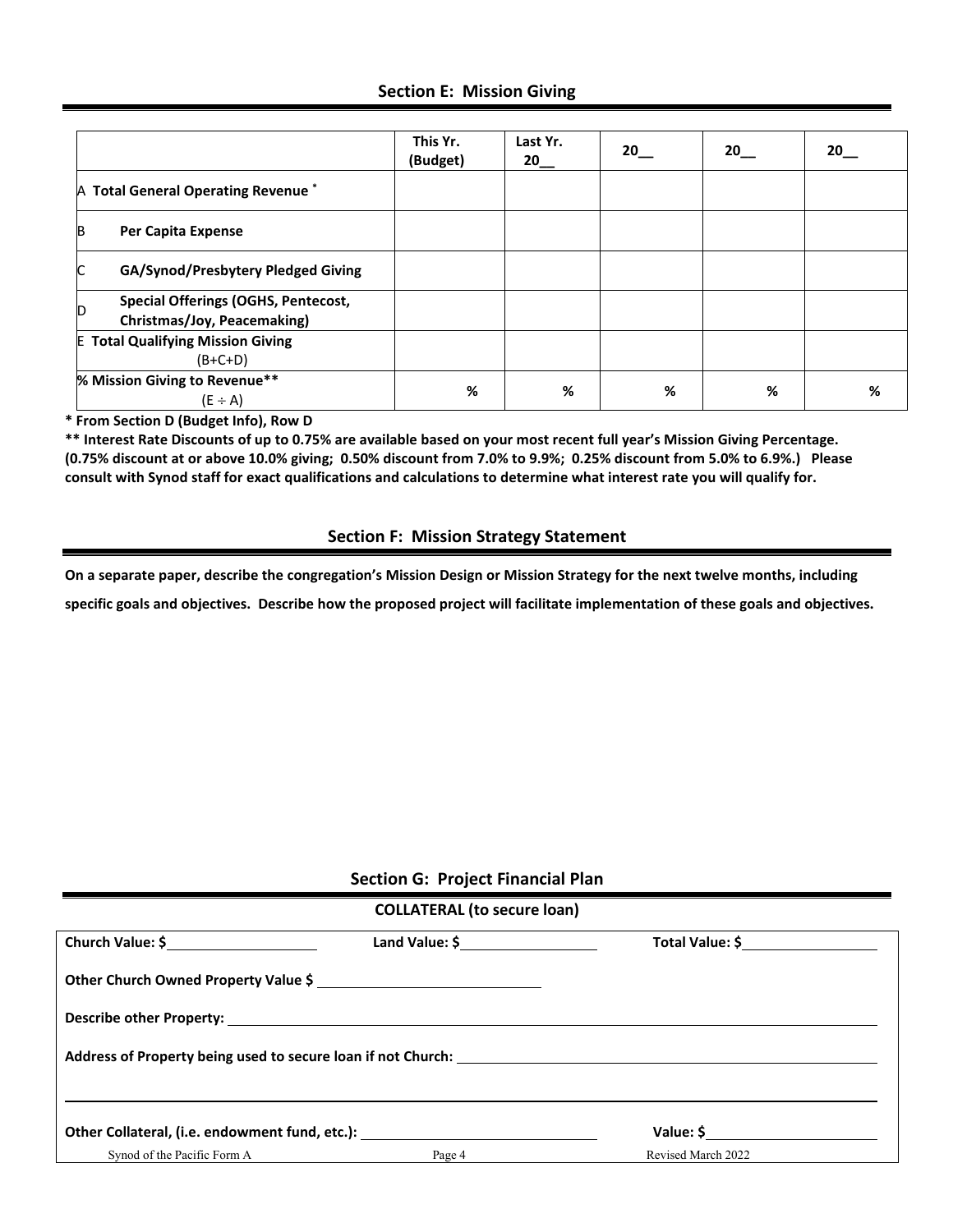|                                           | <b>COST</b> (complete applicable section)                                            |                                  |                                                                            |
|-------------------------------------------|--------------------------------------------------------------------------------------|----------------------------------|----------------------------------------------------------------------------|
| A. Pre-existing Building or Site Purchase |                                                                                      | <b>Purchase Price</b>            | Ś.                                                                         |
|                                           | Appraised Value \$ ____________________                                              | <b>Renovation or other costs</b> | \$.                                                                        |
| <b>Appraised By</b>                       |                                                                                      | <b>Total Project Cost</b>        | \$                                                                         |
| <b>B. New Construction or Addition</b>    |                                                                                      |                                  |                                                                            |
| Size ________________________ sq. feet    |                                                                                      |                                  |                                                                            |
|                                           | 1. Construction Contract (check one: $\square$ estimated $\square$ firm)             |                                  | $\sim$                                                                     |
|                                           | 2. Contractor's Payment and Performance Bond                                         |                                  | $\mathsf{\$}$ $\blacksquare$                                               |
|                                           | 3. Architect Contract (check: $\Box$ maximum cost contract $\Box$ revision clause)   |                                  | $\mathsf{\dot{S}}$                                                         |
|                                           | 4. Furnishings, parking, insurance, professional fees (10% of contract is suggested) |                                  | $\sim$ $\sim$                                                              |
|                                           | 5. Contingencies (bid overage and unscheduled costs. 15% is suggested)               |                                  |                                                                            |
|                                           | 6. Inflation factor (minimum 1% per month from now until construction completion)    |                                  | $\sim$ $\sim$                                                              |
|                                           |                                                                                      | <b>Total Project Cost</b>        | $\sim$ $\sim$                                                              |
|                                           | C. Remodeling / Renovation / Rehabilitation                                          |                                  |                                                                            |
|                                           | 1. Construction Contract (check one: □ estimated □ firm)                             |                                  |                                                                            |
|                                           | 2. Contractor's Payment and Performance Bond                                         |                                  | $\sim$                                                                     |
|                                           | 3. Architect Contract (check: $\Box$ maximum cost contract $\Box$ revision clause)   |                                  |                                                                            |
|                                           | 4. Furnishings, parking, insurance, professional fees (if any)                       |                                  | $\sim$ $\sim$                                                              |
|                                           | 5. Contingencies (bid overage and unscheduled costs. 20% is suggested)               |                                  | $\mathsf{s}$ $\qquad \qquad$                                               |
|                                           | 6. Inflation factor (minimum 1% per month from now until construction completion)    |                                  |                                                                            |
|                                           |                                                                                      | <b>Total Project Cost</b>        |                                                                            |
| D. Other Project or Use for loan proceeds |                                                                                      | <b>Total Project Cost</b>        | \$_                                                                        |
|                                           |                                                                                      |                                  |                                                                            |
|                                           |                                                                                      |                                  |                                                                            |
|                                           | <b>RESOURCES</b>                                                                     |                                  |                                                                            |
| Е.                                        | 1. Cash on Hand from building campaign pledges                                       |                                  | $\frac{1}{2}$                                                              |
|                                           | 2. Additional Income expected from building campaign before project begins           |                                  |                                                                            |
|                                           | 3. Un-borrowed Cash from other sources (source: ________________________________     |                                  | $\mathsf{S}$ and $\mathsf{S}$ and $\mathsf{S}$ are the set of $\mathsf{S}$ |
|                                           | 4. Additional Income expected from other sources before project begins               |                                  | \$                                                                         |
|                                           | 5. Cash already expended on project                                                  |                                  |                                                                            |

Resource Grand Total (*must equal Total Project Cost*) **\$** \_\_\_\_\_\_\_\_\_\_\_\_\_\_\_\_\_\_\_\_\_\_

 **6. Other Loans (specify source & terms: \_\_\_\_\_\_\_\_\_\_\_\_\_\_\_\_\_\_\_\_\_\_\_\_\_\_\_\_\_\_\_\_\_) \$ \_\_\_\_\_\_\_\_\_\_\_\_\_\_\_\_\_\_\_**

 **7. Synod Loan (this application) \$ \_\_\_\_\_\_\_\_\_\_\_\_\_\_\_\_\_\_\_**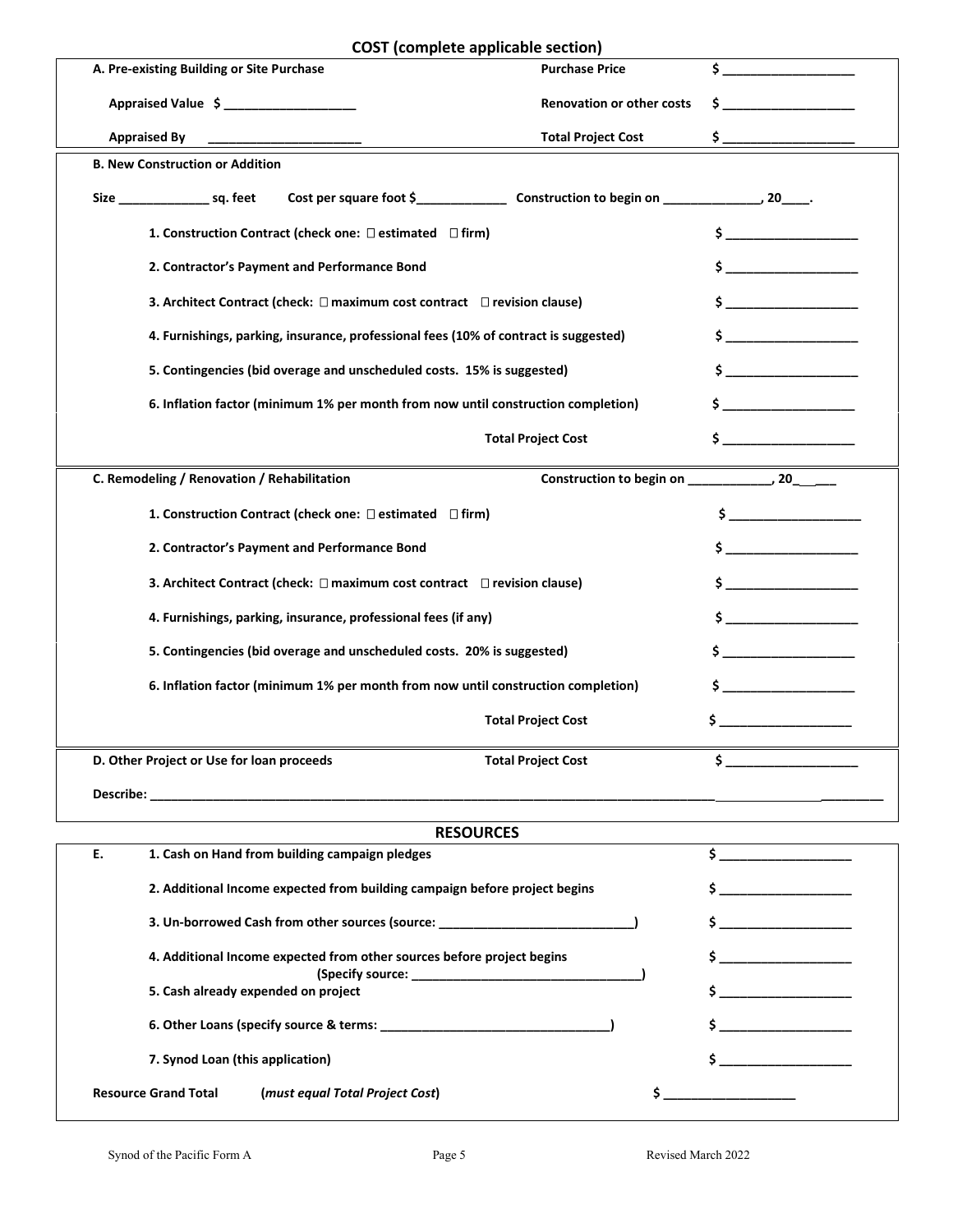#### **All Loans**

*Initial next to each condition to signify you agree to the terms. If any of the conditions cannot be met, please request a waiver of the conditions on the following page. State the reasons for your request as part of this loan application.*

- 1. Applicant shall have raised, in un-borrowed cash, at least 10% of the project cost before commencing or executing contracts.
- 2. Applicant shall have conducted a special funding campaign and received pledges over and above the regular pledges to the program of the church to provide for repayment of the loan, or shall have made other specific provisions acceptable to Presbytery and Synod for loan repayment.
- 3. Loan proceeds shall be used only for the purposes for which they were appropriated.
	- The applicant shall incur no financial obligations which are not scheduled as part of the approved Financial Plan without prior consent from the Presbytery and the Synod. Terms and outstanding balances of all loans shall be acknowledged by being printed in the minutes of each annual meeting of the congregation, until fully repaid.
	- All borrowers with loan balances over \$500,000 will be required to provide annual financial statements to the Synod within 90 days of their financial year end. Annual or monthly financial information may also be required of other accounts as deemed necessary by the Synod.
	- 6. Synod reserves the right to suspend credit if applicant's payments are not within term, or if Synod deems there is any other substantial breach of loan covenants.
	- 7. The Synod reserves the right to revise the interest rate in the event that Synod has a change in banking relationships and/or any significant change in its cost of borrowing.
	- 8. Extension or conversion to an Amortized Loan is not automatic. A new Initiation Fee will be charged on any extension or conversion.
	- 9. The interest rate will increase by 1% at the maturity date and every anniversary thereafter if the loan has not been extended or converted.
	- 10. There is an Initiation Fee of 0.50% of the loan amount approved. The loan will be canceled if Initiation Fee is not paid within 60 days of approval. Initiation Fees are non-refundable.
- 11. The loan will be canceled if not drawn within 6 months of approval date.
	- 12. Line of Credit and Amortized Loans over \$25,000 will be secured by a Deed of Trust on real property. All loans requiring a Deed of Trust will also require standard ALTA Title Insurance.
- 13. All loans shall become immediately due and payable when a congregation sells any portion of real property on which a Synod loan has been made and or at such time as the borrower is no longer under the jurisdiction of the Presbyterian Church (U.S.A).

#### **Construction Loans Only**

- 14. Construction contract will be signed only after receiving a commitment letter from the Synod advising of loan approval.
- 15. Building fund pledge receipts shall be held in a separate bank account, and shall be applied directly to actual project costs or to reduction of project debt.
- 16. The owner governing body shall require proof of construction bid and performance bonds, builder's risk and vandalism insurance during the project's construction, and shall carry fire, extended coverage, and liability insurance on the full amount of the contract, and shall require documentary assurances at the conclusion of the project to indemnify the owner against mechanics' liens.
- 17. All contractors shall provide proof of liability insurance to protect the owner against construction errors and omissions, including a guarantee period of one year from the date of acceptance by owner. All contracts shall be bonded.
- 18. The applicant shall provide to the Synod proof of Course of Construction insurance.
- 19. Applicant shall engage the services of companies, contractors and other professionals who are equal opportunity employers.
- 20. Building design shall accommodate the needs of persons with disabilities and comply with the Americans with Disabilities Act.
	- 21. Building design shall incorporate measures to make the building energy efficient.
- 22. All construction and renovation shall comply with all local building codes and zoning regulations.

#### **Site Loans Only**

- 23. Soil tests must be done before any site is purchased in order to assure that the selected site is suitable for building.
- 24. An environmental audit shall be conducted on any previously developed sites.

Synod of the Pacific Form A Page 6 Revised March 2022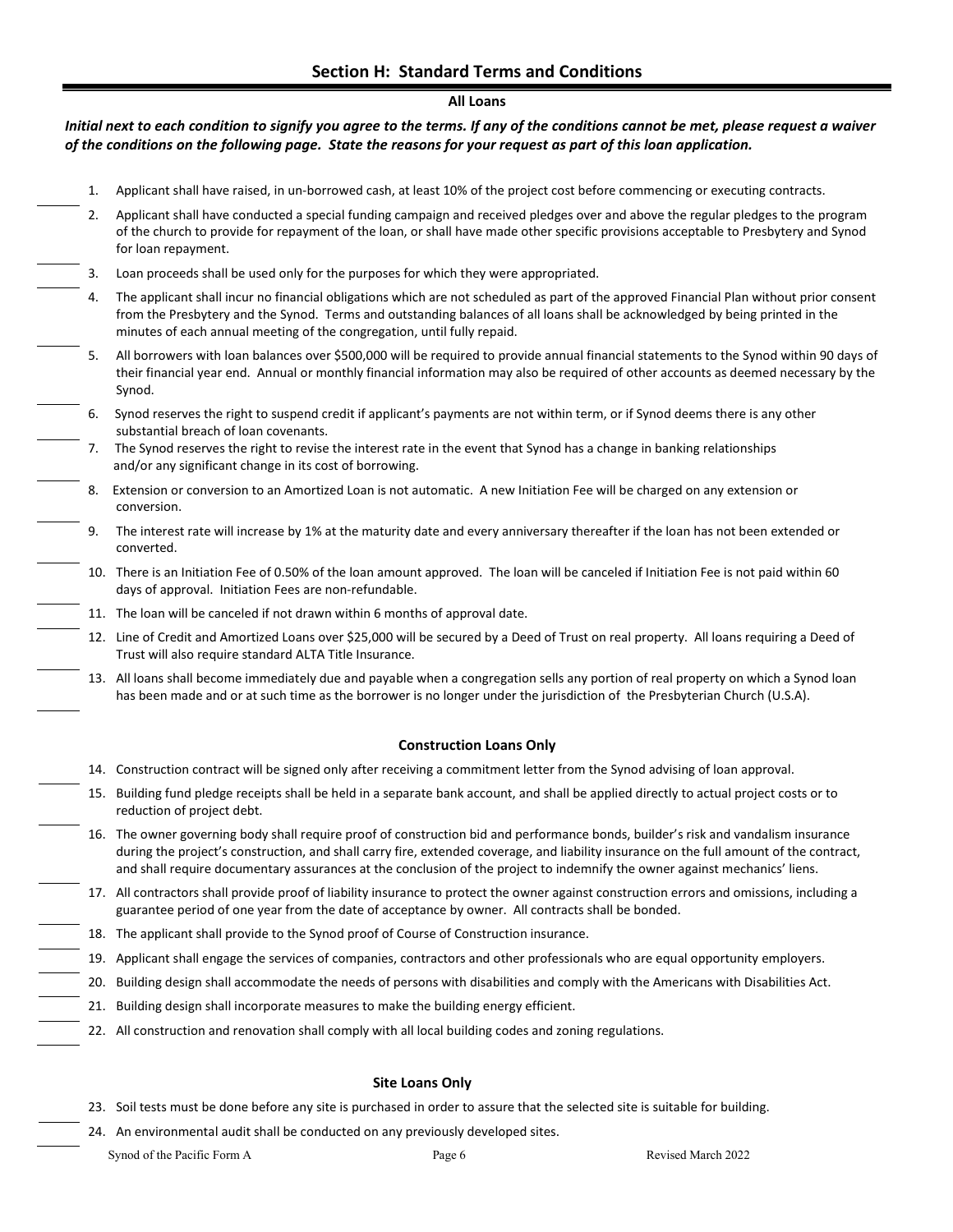#### **COVENANT AGREEMENT**

#### **Design, Construction, and Financial Covenant**

#### **Select and initial ONE of these statements, then sign below:**

- **1) \_\_\_\_\_\_\_\_\_\_** The applicant congregation hereby agrees to abide by all terms and conditions of this loan as found on the previous page of this application. We understand that conditions 14 through 22 apply only to construction projects (including major repairs and renovations), and that conditions 23 and 24 apply only to site purchases.
- **2) \_\_\_\_\_\_\_\_\_\_** The applicant congregation hereby requests a waiver of certain loan terms and conditions as found on the previous page of this application. In the space provided below we explain any requests for waivers of terms and conditions.

**Clerk of Session Date 2018 19:30 Date 20:30 Date** 

#### **APPLICATION for WAIVER**

**\_\_\_\_\_\_\_\_\_\_\_\_\_\_\_\_\_\_\_\_\_\_\_\_\_\_\_\_\_\_\_\_\_\_\_\_\_\_\_\_\_\_\_\_\_\_\_\_\_\_\_\_\_\_\_\_\_\_\_\_\_\_\_\_\_\_\_\_\_\_\_\_\_\_\_\_\_\_\_\_\_\_\_\_\_\_\_\_\_\_\_\_\_\_\_\_\_\_\_\_\_\_\_\_\_\_**

**\_\_\_\_\_\_\_\_\_\_\_\_\_\_\_\_\_\_\_\_\_\_\_\_\_\_\_\_\_\_\_\_\_\_\_\_\_\_\_\_\_\_\_\_\_\_\_\_\_\_\_\_\_\_\_\_\_\_\_\_\_\_\_\_\_\_\_\_\_\_\_\_\_\_\_\_\_\_\_\_\_\_\_\_\_\_\_\_\_\_\_\_\_\_\_\_\_\_\_\_\_\_\_\_\_\_**

**\_\_\_\_\_\_\_\_\_\_\_\_\_\_\_\_\_\_\_\_\_\_\_\_\_\_\_\_\_\_\_\_\_\_\_\_\_\_\_\_\_\_\_\_\_\_\_\_\_\_\_\_\_\_\_\_\_\_\_\_\_\_\_\_\_\_\_\_\_\_\_\_\_\_\_\_\_\_\_\_\_\_\_\_\_\_\_\_\_\_\_\_\_\_\_\_\_\_\_\_\_\_\_\_\_\_**

**\_\_\_\_\_\_\_\_\_\_\_\_\_\_\_\_\_\_\_\_\_\_\_\_\_\_\_\_\_\_\_\_\_\_\_\_\_\_\_\_\_\_\_\_\_\_\_\_\_\_\_\_\_\_\_\_\_\_\_\_\_\_\_\_\_\_\_\_\_\_\_\_\_\_\_\_\_\_\_\_\_\_\_\_\_\_\_\_\_\_\_\_\_\_\_\_\_\_\_\_\_\_\_\_\_\_**

**\_\_\_\_\_\_\_\_\_\_\_\_\_\_\_\_\_\_\_\_\_\_\_\_\_\_\_\_\_\_\_\_\_\_\_\_\_\_\_\_\_\_\_\_\_\_\_\_\_\_\_\_\_\_\_\_\_\_\_\_\_\_\_\_\_\_\_\_\_\_\_\_\_\_\_\_\_\_\_\_\_\_\_\_\_\_\_\_\_\_\_\_\_\_\_\_\_\_\_\_\_\_\_\_\_\_**

**\_\_\_\_\_\_\_\_\_\_\_\_\_\_\_\_\_\_\_\_\_\_\_\_\_\_\_\_\_\_\_\_\_\_\_\_\_\_\_\_\_\_\_\_\_\_\_\_\_\_\_\_\_\_\_\_\_\_\_\_\_\_\_\_\_\_\_\_\_\_\_\_\_\_\_\_\_\_\_\_\_\_\_\_\_\_\_\_\_\_\_\_\_\_\_\_\_\_\_\_\_\_\_\_\_\_**

 **\_\_\_\_\_\_\_\_\_\_\_\_\_\_\_\_\_\_\_\_\_\_\_\_\_\_\_\_\_\_\_\_\_\_\_\_\_\_\_\_\_\_\_\_\_\_\_\_\_\_\_ \_\_\_\_\_\_\_\_\_\_\_\_\_\_\_\_\_\_\_\_\_\_\_\_\_\_\_\_\_\_\_\_\_\_\_\_\_\_\_\_\_\_\_** 

**The applicant congregation wishes to request a waiver of the following condition (s) with the following explanation:**